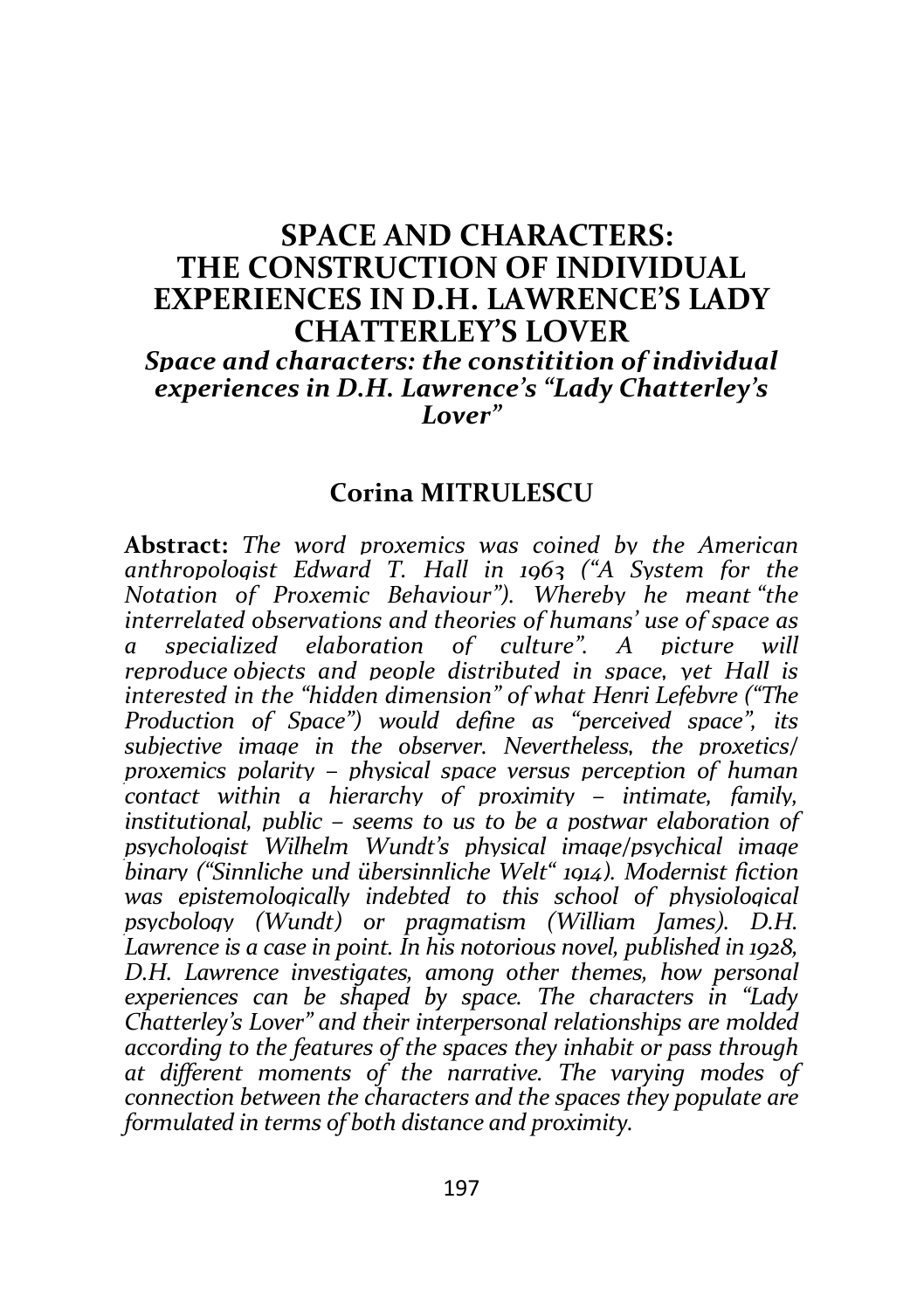Key words: Proxemics; Space Perception; D .H. Lawrence; Interpersonal Relationships

Space and setting have always been important components of literary fiction because they do not only frame the story but they also set the mood or a certain state of mind. Spaces, both indoor and outdoor, generate meanings on public and private levels; i.e. the individual is prone to fall under the influence either of the cityscape's magnificent architecture or the vastness of natural spaces while at the same time experiencing occurrences generated by the smallness of their private space.

The scientific and social transformations that the European society underwent at the end of the nineteenth and the beginning of the twentieth century generated transformations in human perceptions of time and space. The notions of temporal and spatial dimensions of reality became altered and ultimately disrupted, thus resulting in an undermining of traditional ideas of a stable universe. The anguish caused by these fragmentations and the individual's search for selfhood was captured by modernist writers who succeeded through their works to give "expression to the widespread and varied experience of liberation from old frameworks of perception" (Eysteinsson & Liska, 2007, p. 251).

While modernist writers such as James Joyce and Virginia Woolf were interested in altering the form of the novel by taking space and time to the extreme, D.H. Lawrence was dedicated to expanding the subject-matter of his books by including mystical religious themes or straightforward descriptions of sexuality. Lawrence became somewhat of a marginal figure of the modernism that Joyce, Woolf, or Eliot came to define; and although he rejected some of the modernist experimentation with space and time while professing that the works of art should stem from their author's unconscious mind, his concerns stemmed from the same historical and social context.

Lawrence became one of the leading practitioners of modernist fiction through his efforts to depict sexuality in a realistic and honest manner; his intention was to determine human mind to liberate itself from the constraints imposed by various social norms. Although Lady Chatterley's Lover is not the typical modernist urban-novel, its protagonist is in search of her own identity and achieves a new type of selfhood or individualism through her sexual emancipation: by the end of the novel, Connie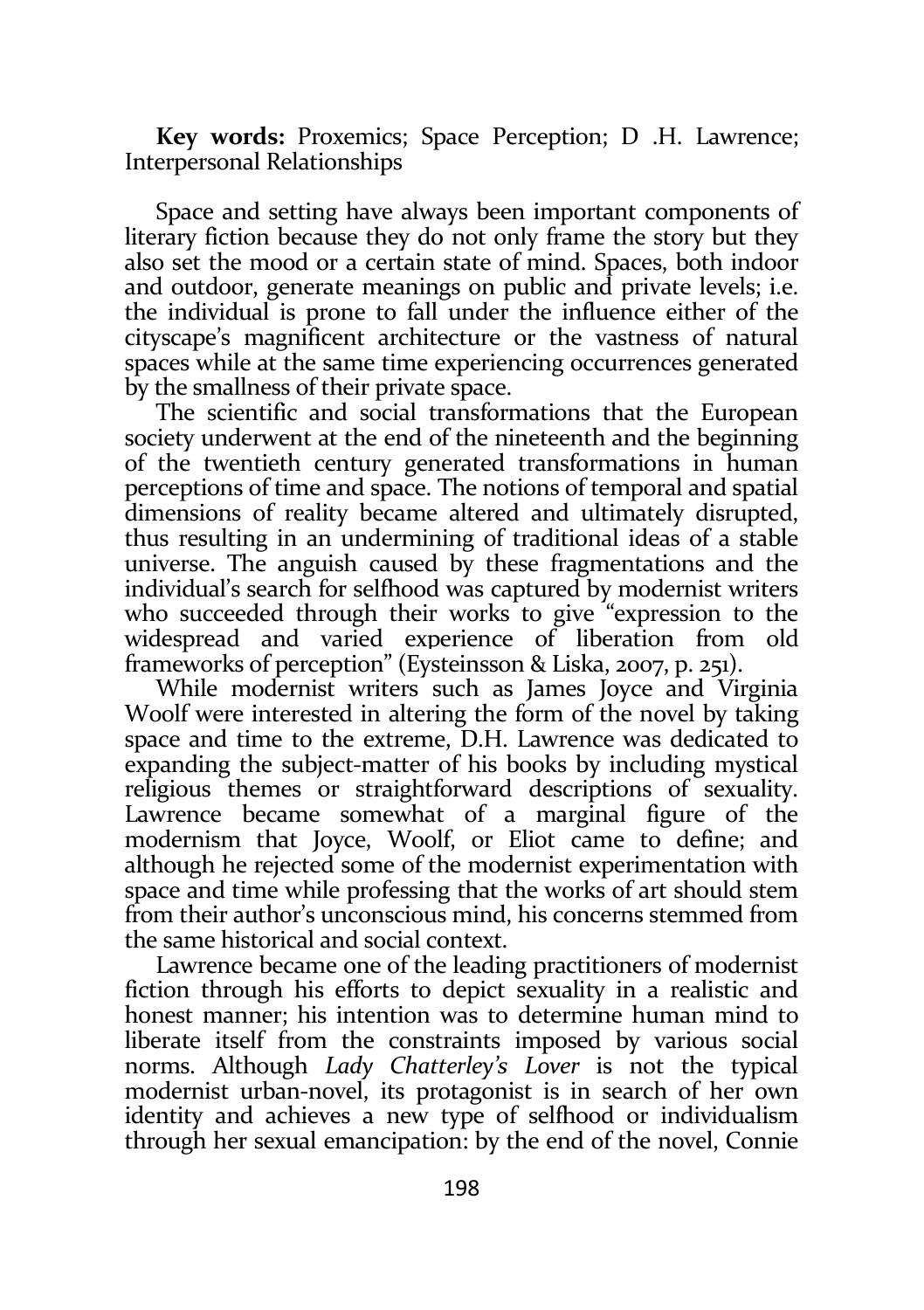Chatterley casts the burden inflicted upon her by the modern world (represented by the enclosed spaces at Wragby Hall) in order to embrace the renewal that originates in nature.

The present study intends to analyse the functions of space in Lawrence's Lady Chatterley's Lover and particularly how it shapes the individual experiences of the main character. Stefania Michelucci points out that "[t]he function of place changes significantly in Lawrence's artistic evolution, yet in all of his works we see an opposition between places of nature and places of culture" (2002, p. 4). Lawrence himself accentuated the importance of places in his Studies in Classic American Literature (indicate the year, please), where he explains that the relationship between men and space acquires the form of an antinomic structure, meaning that communities influence the places they settle in while at the same time their own identity is shaped by the very place they inhabit.

Space can mold interpersonal relationships enforcing certain types of behaviour upon the people who populate it. The connections that can be established between the characters in the novel and the spaces they interact with are formulated in terms of both distance and proximity.

The discrepancy in the characters' impressions stems from the fact that space is a ubiquitous element of human interaction and communication and it reveals itself in modes of both physical and psychological expression. The dichotomy of distance and proximity translates itself in the dialectic of liberation and of confinement which ultimately maps the relations between the characters in the text.

The spaces Lawrence creates in his novel are perceived differently by the main characters. Most of the action of the novel is set at Wragby Hall, the estate of the Chatterley family. The manor represents a source of bonding and confinement for Connie who feels like a prisoner, while Sir Clifford "professed to like Wragby better than London" (Lawrence, 2013, p. 15). For Clifford the surrounding countryside, in spite of the "sense of isolation" and of the fact that they were "cut off from those industrial Midlands in which they passed their lives" represents a source of inspiration.

One of the main topics in Lady Chatterley's Lover is that related to the lack of sympathetic connection between people. The author emphasizes the fact that it is not only personal space that shapes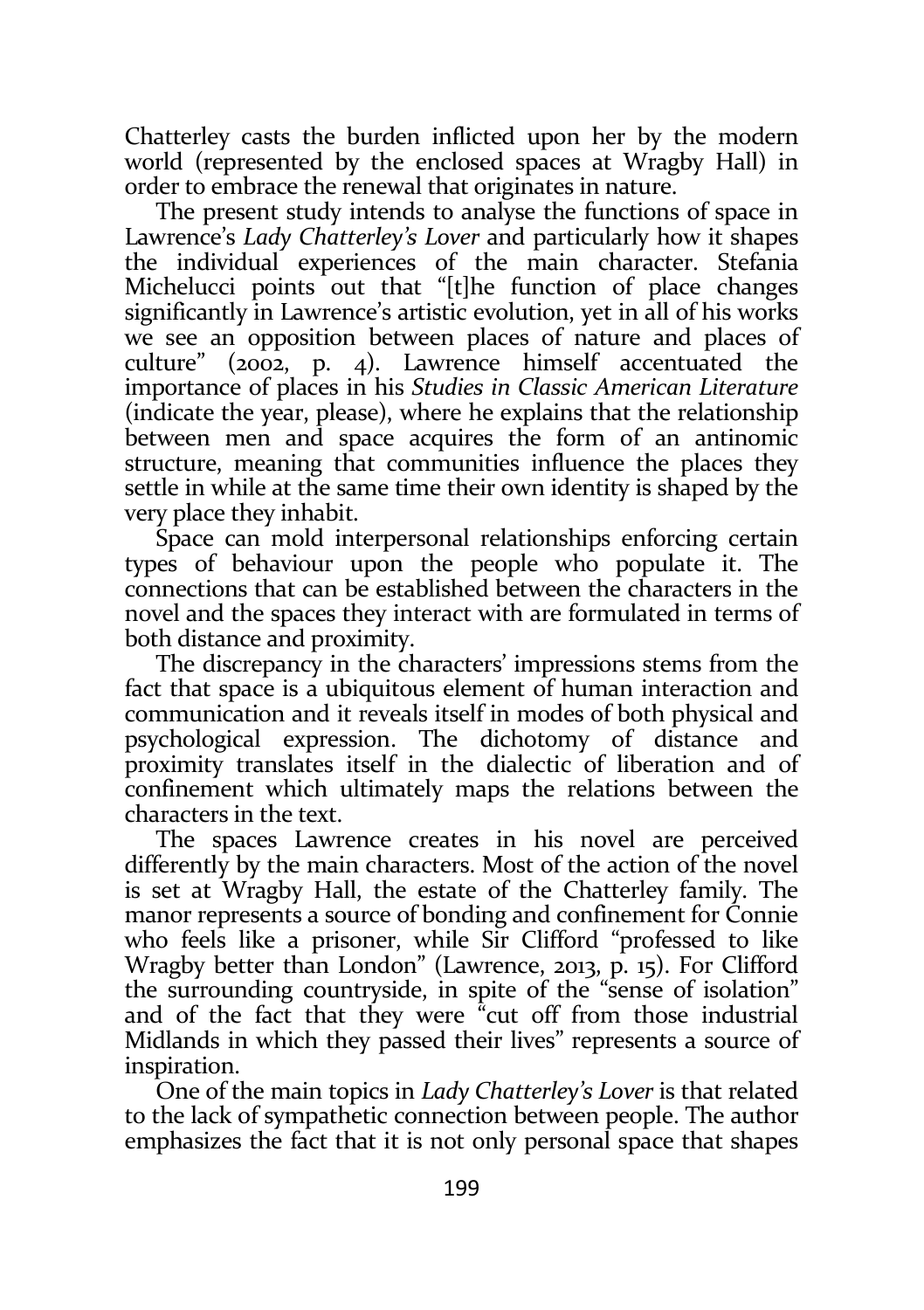the experiences of the protagonists but the entire modern world, seen as an extensive space inhabited by people who have lost touch with one another.

The novel begins by offering a colourless historical context of post-war England and evoking Connie and Clifford's past. Even from the beginning, Lawrence stresses the idea that the modern world is characterized by a loss of communication and feelings in interpersonal relationships as a result of the traumas caused by the Great War.We are told that Clifford Chatterley had become alienated from the people around him as a result of being lamed during the war: Connie and he were attached to one another, in the aloof modern way. He was much too hurt in himself, the great shock of his maiming, to be easy and flippant. He was a hurt thing. And as such Connie stuck to him passionately. But she could not help feeling how little connexion he really had with people. (Lawrence, 2013, p. 15)

The reader can assume that the horrors of the war are at the root of Clifford's emptiness since, after six months on the front, he was shipped back home "more or less in bits". But whilst the war had contributed to this lack of touch, it was not necessarily the main cause for the problem. Lawrence points out that Sir Geofffrey, Clifford's father, had contributed to the expansion of this lack of connection by isolating his family at Wragby: The Chatterleys, two brothers and a sister, had lived curiously isolated, shut in with one another at Wragby, in spite of all their connexions. A sense of isolation intensified the family tie, a sense of the weakenss of their position, a sense of defencelessness, in spite of, or because of, the title and the land, they were cut off from those industrial Midlands in which they passed their lives, and they were cut off from their own class by the brooding, obstinate, shut-up nature of Sir Geoffrey, their father, whim they ridiculed, but whom they were so sensitive about. (p. 10)

Lawrence explains that the isolation of the place had shaped Clifford's personality accentuating his numbness and turning him into a barren individual, unable to show natural sympathetic connections with others and the world. Wragby Hall impoverished their lives by generating a "strange denial of common pulse of humanity"  $(p. 14)$ .

The pervasive feeling that one picks up while reading this novel is that there is a great deal of uncertainty about the future.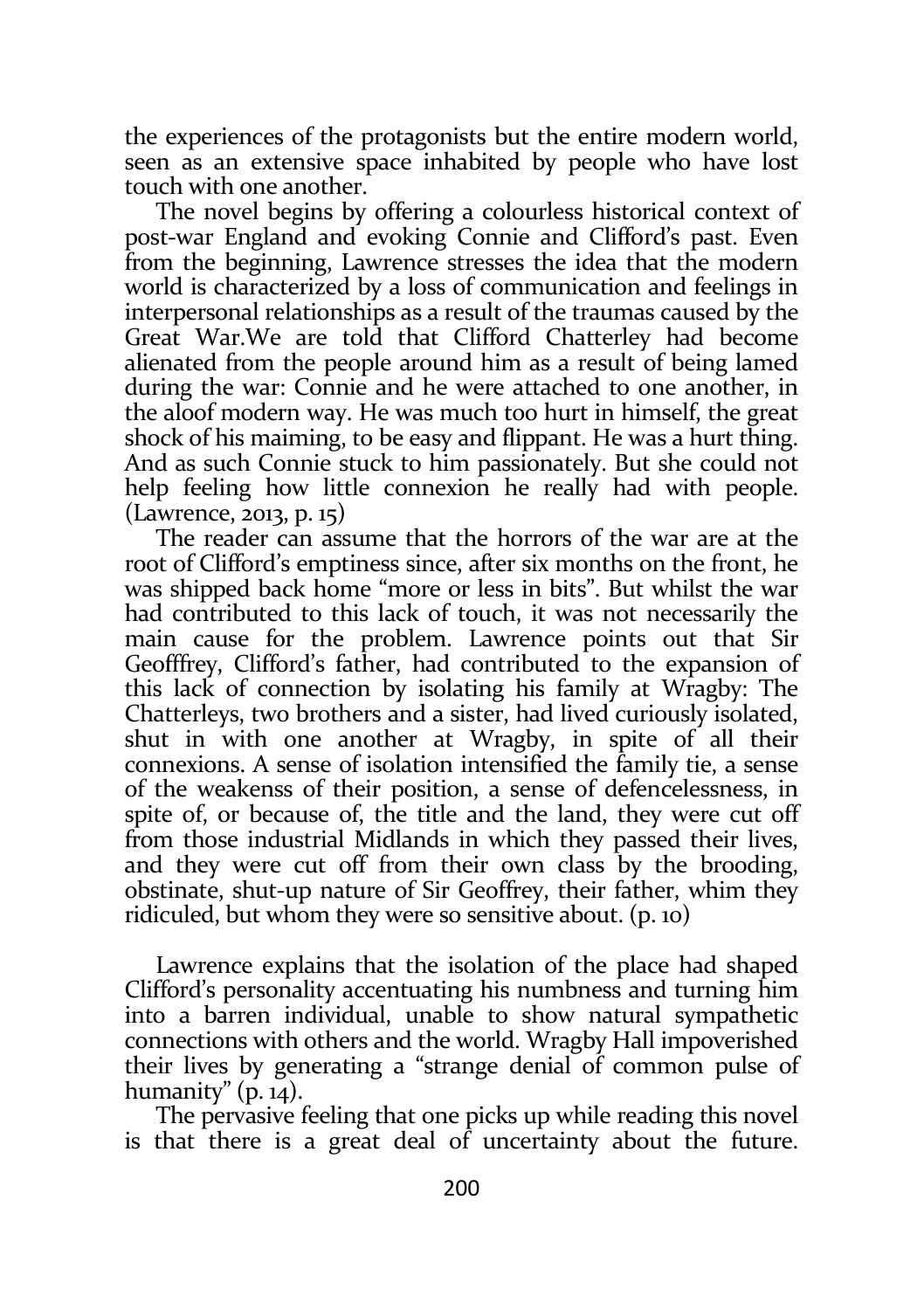Lawrence proves that modern human life had been depleted of any profound meaning as a result of the loss of sympathetic connections between people and also between them and the space that surrounds them. Although the ending of the novel is rather ambiguous, Lawrence suggests that reviving the sense of touch between people might help heal the world after the horrors of the First World War and bring about a more luminous social environment.

The text abounds in fluctuations between claustrophobic places (such as Wragby Hall) and extensive sights (such as those provided by the woods and the surrounding countryside). We can notice Clifford fuelling his energy from the so-called improvements he makes to the colliery. He is drawing his renewing vital force from the coal that comes out of the Tevershall pit, i.e. from the inert world of minerals. By contrast, Connie's vigour is derived from the vibrant forest which is bustling with the new life of the recently hatched pheasants.

This specific organization of the text based on polar oppositions is easily recognizable because Lawrence manages to transcribe feelings into spaces. During one of their walks through the park on a frosty February morning, Connie and Clifford come to the edge of the wood, bordered by old oak trees where the soil was padded with crisp leaves. Clifford remarks to Connie that for him this part of their estate represents the "true heart of old England" and that his intention was to preserve it intact and "shut off from the world" (Lawrence, 2013, p. 49, 48). One can say that Clifford stands as an epitome for boundaries and restrictions because he manages, in a few short paragraphs, to narrow down the wideness of the woods to a constricted space just by using the power of his own will. He wants the woods to remain "untouched" and therefore he hires a gamekeeper to protect and take care of it. Gouirand (2017) points out that when the keeper lets "Eros enter the wood bordering the park of Wragby, Lawrence has us witness a return to primordial reality, an attempt to escape the chaos characterising the modern world by proposing tender sex." The author also points out that Wragby Hall and the woods act like opposing symbolic spaces while Clifford Chatterley's amputed body stands for the "parcelled out space of an ever mutable England bearing the wounds of war."

Clifford's inability to feel generates tension between Connie and her husband; but even though she "stuck to him passionately", she realizes at the same time that their marriage is nothing more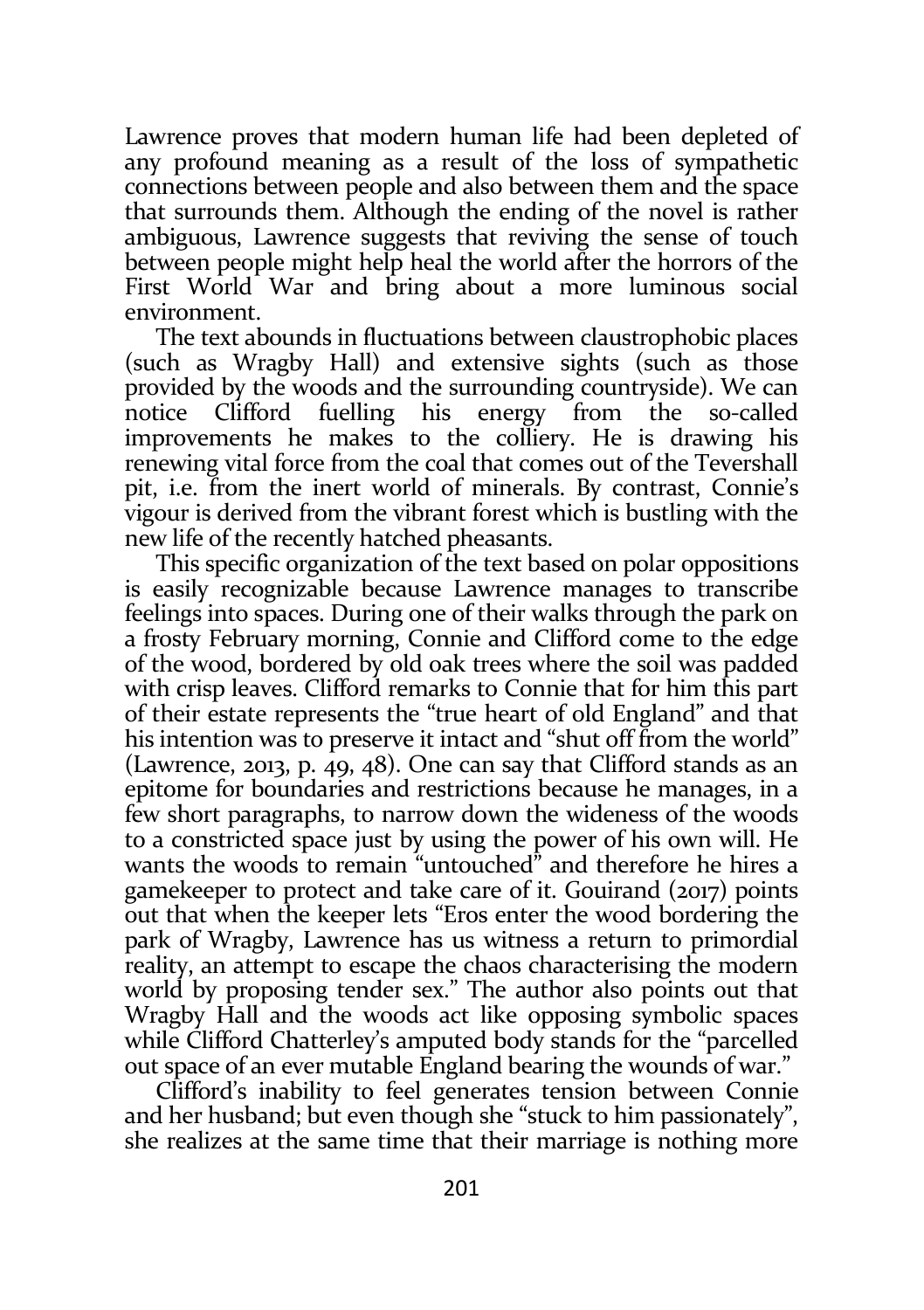than a "simulacrum of reality" (Lawrence, 2013, p. 19). The lack of physical connection makes her find it increasingly difficult to relate to her husband: He was not in touch. He was not in actual touch with anybody, save, traditionally, with Wragby and, through the close bond of family defence, with Emma. Beyond this nothing really touched him. Connie felt that she herself didn't really, not really touch him; perhaps there was nothing to get at ultimately; just a negation of human contact. (p. 16)

Therefore, Connie becomes aware of the fact that she needs to change something about her life, and it is precisely this understanding that gives her the optimism to move forward: physical touching connects her with the game keeper on a profound level. She begins to feel that her life with Clifford is nothing more than a replica of reality therefore she finds refuge in the woods. Wragby Hall becomes an oppressing environment in which Connie feels suffocated: Everything went on in pretty good order, strict cleanliness, and strict punctuality; even pretty strict honesty. And yet, to Connie, it was a methodical anarchy. No warmth of feeling united it organically. The house seemed as dreary as a disused street. (Lawrence, 2013, p. 17)

Wragby Hall symbolises Lady Chatterley's spatial confinement in the company of her disabled and impotent husband who soon starts acting as a tyrant, demanding her presence at all time. Living in this "simulacrum of reality" starts to transform Connie as she "knew herself that she was going to pieces in some way. Vaguely she knew she was out of connection: she had lost touch with the substantial and vital world." (p. 21) The woods become a space of refuge, an alternate reality where Connie could kick "the brown leaves of autumn" and pick "the primroses of spring" (p. 19). The walks in the park where she can enjoy solitude and connect with nature allow her to escape the dreary atmosphere at Wragby Hall and reconnect with herself and the wider world.

Connie starts to seek the quietude of the woods more and more consciously as she needs to move away from the world of fake emotions that surround her at Wragby. She not only looks but also starts to yearn for the serenity offered by the forest so she soon begins to rush off across the park, to the woods where she could find refuge from the suffocating manor. In this sanactuary of peace she experiences an epiphany when she accidentaly sees her husband's naked keeper washing himself at the back of his cottage, unaware of her presence there. Seeing Mellors's "slim back curved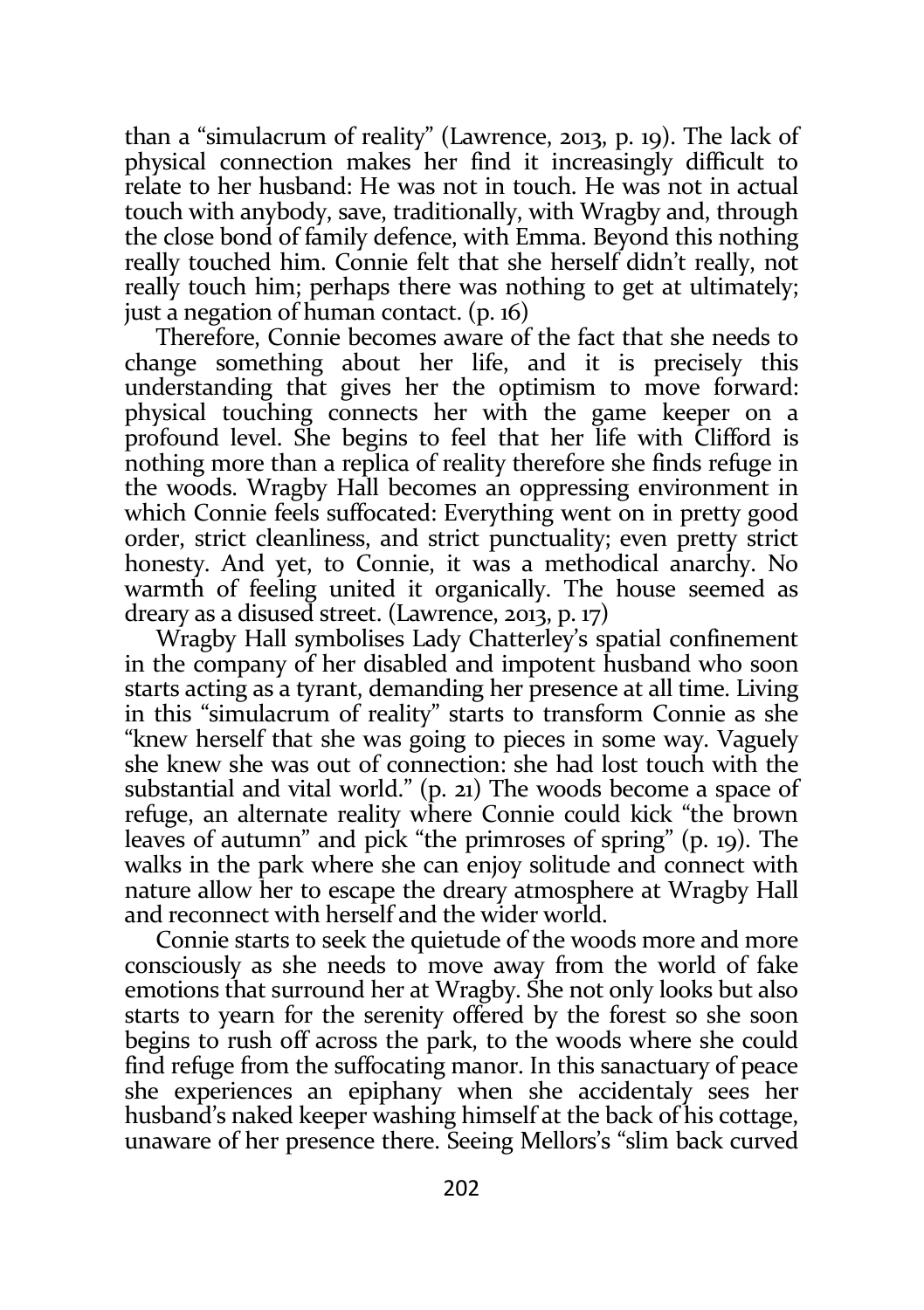over a big bowl of soapy water" Connie feels she is having a "visionary experience: it had hit her in the middle of the body" (p. 77). But although her body senses the shock of this vision all the way inside her womb, her mind urges her to ignore the sensation even to the point of ridiculing it: "A man washing himself in a back yard! No doubt with evil-smelling yellow soap! She was rather annoyed; why should she be made to stumble on these vulgar privacies?" (p. 78)

This vision of the naked gamekeeper washing himself in the woods later leads Connie to observe her own naked body in a mirror thus triggering the very starting point of her own conversion that will eventually activate the discovey of her own self. In the beginning she understands that her body was becoming "dull and opaque", an "insignificant substance" to the point that "it made her feel immensely depressed and hopeless" (p. 83). She senses that an overwhelming absence of something she cannot yet define is taking over not only her body but her entire life. Subsequently she starts going to the woods as often as possible in search of that particular thing or emotion that would make her feel complete and full of life. The sense of lack that had gradually instilled in her life starts to fade away from one visit to another as her connection to the woods becomes stronger, providing her with an experience that ultimately leads her to get a taste of the real world.

Connie becomes fascinated with the new life she discovers in the woods as she starts seeking not only the tranquility of the woods but also the gamekeeper's presence. During one of her solitary walks she gets in touch with the primeval atmosphere of the dampened woods. The spirit of the forest, this pure space, unfolding in front of her, untouched by the bitterness of modern world, determines a kind of inertia in Connie who does not want to leave in spite of the heavy rain: She came to the clearing. No one there! The hut was locked. But she sat on the log doorstep, under the rustic porch, and snuggled into her own warmth. So she sat, looking at the rain, listening to the many noiseless noises of it, and to the strange soughings of wind in upper branches, when there seemed to be no wind. Old oak-trees stood around, grey, powerful trunks, rain-blackened, round and vital, throwing off reckless limbs. The ground was fairly free of undergrowth, the anemones sprinkled, there was a bush or two, elder, or guelder-rose, and a purplish tangle of bramble: the old russet of bracken almost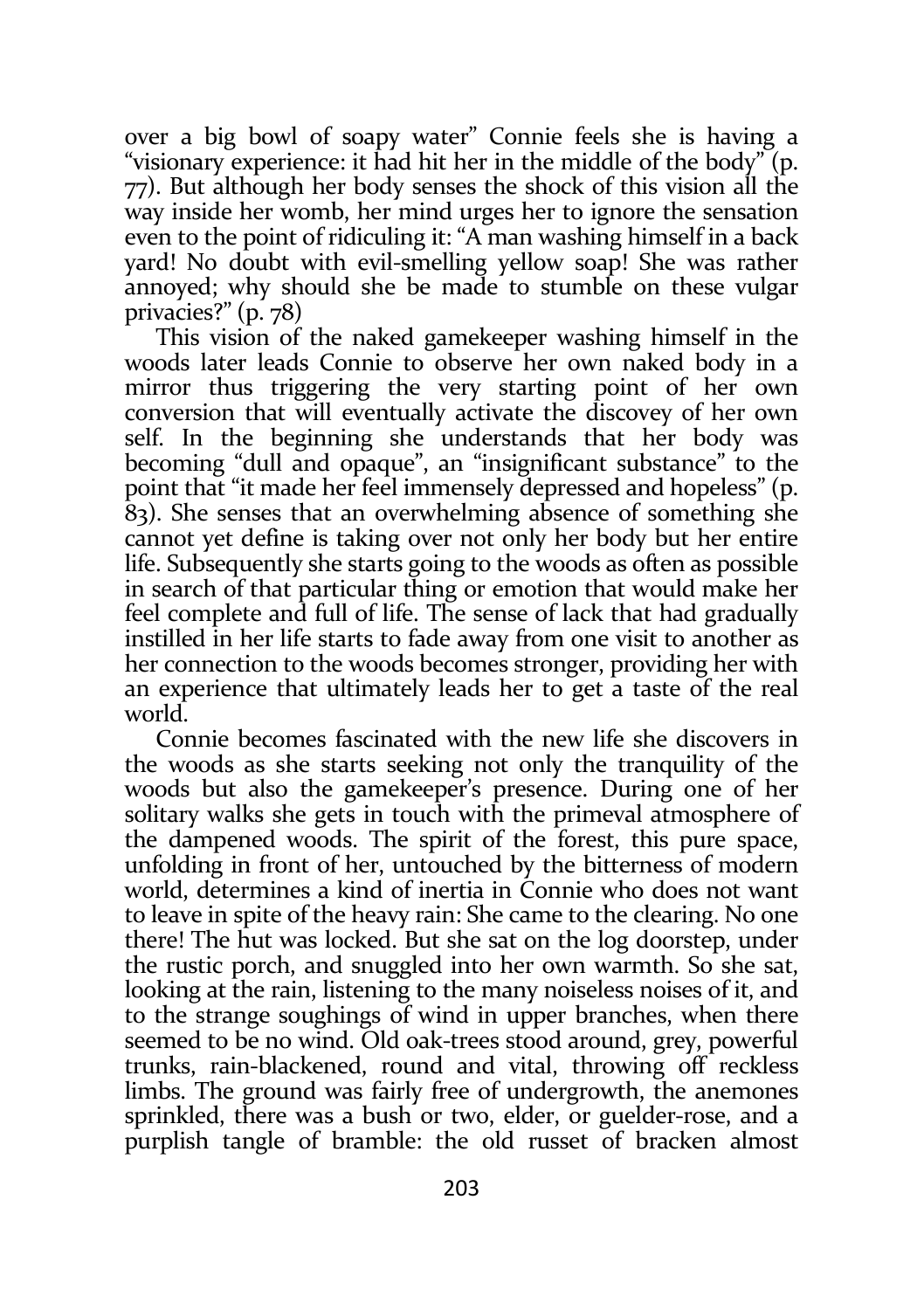vanished under green anemone ruffs. Perhaps this was one of the unravished places. Unravished! The whole world was ravished. (Lawrence, 2013, p. 111)

Connie's process of renewal happens simultaneously to the seasonal rebirth of nature. The novel starts in spring and ends with Mellors's letter from September; this period coincides with that of fruition in the natural cycle. The contact with this space influences Lady Chatterly to such a degree that she even starts resenting her husband whom she feels she has completely lost touch with. Her feeling of aversion and the lack of passion eventually leads to a "profound physical dislike" and she soon comes to realise that she had married him because of the mental attraction she had felt toward him. Now that this excitement had worn out, she "realized how it had eaten her life away" (p.115). As Gouirand (2017, p.) suggests, "Connie's instinctual being is now freed, she is open to the sensuous potentiality of the self.".

The spaces described in the novel can be mapped as a series of concentric circles where the outer circle represents the turbulent modern world epitomized by the industrial areas surrounding Wragby Hall and Clifford Chatterley's collieries while the inner ring represents the pastoral world of Wragby Woods; at the centre stands the sacred space of the cottage where Connie's awakening takes place.

Lawrence's intention was to convince his readers that Connie's sexual regeneration coincides with her spiritual regeneration. Humma (1990) argues that the wood acts as a sacred place that "must impart its religious properties to the sexual activities taking place there" (p. 86). By connecting the individual with nature, Lawrence attempts to convey that the transition from disintegration to integration is a process that can only take place by connecting the individual with nature.

The opposition between the woods, as the main locus of the novel, and Wragby Hall and Tevershall village as secondary spaces, stands as a metaphor for the contrast between "the life of the body and intuition" and "the life of the mind and reason" (Nakada, 2003, p. 74). Thus, Lawrence accomplishes an important point: shattering the deception and cynicism that were characteristic to the disillusioned landscape of the modern world in an attempt to revitalize postwar England.

## References: